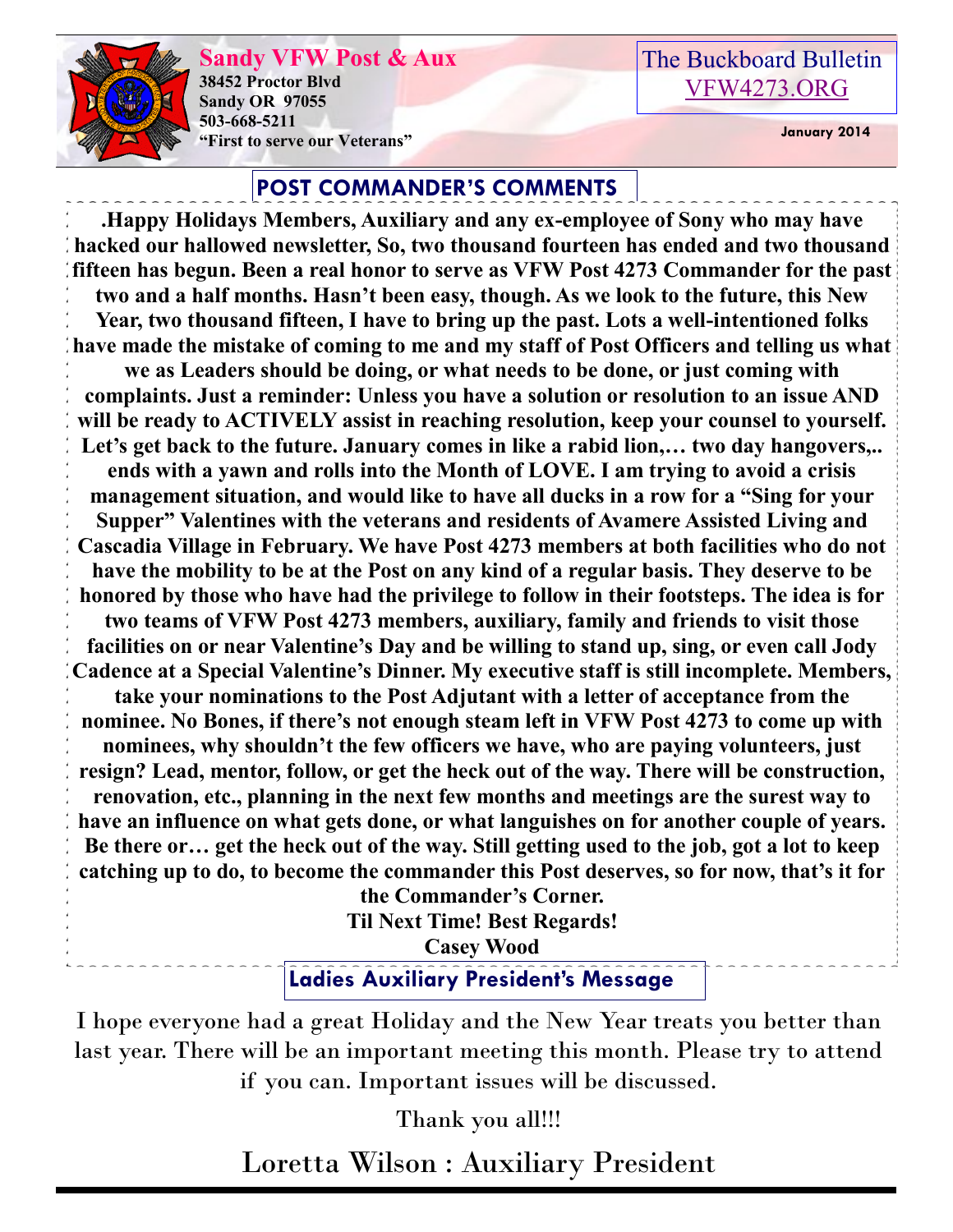#### CANTEEN CORNER

There are several events this month which is making this a pretty busy month for all.

**On the 3rd** a celebration of life for Bob Dunn It will be a pot luck so please come and bring a dish. Bob left us to soon. He will be missed. Our complete condolences to his wife Kathy And family

**On the 17th** it's Steak and Prawns, with Tim Turins and Terry Boher. A winning team in the kitchen. Get your tickets in advance and save a few dollars.

On the 31st, there's going to be a Chili Cook Off. Melissa Samuels is rounding this up . For info call her at 503 668-4849. This is a Building Fund, fund raiser. It's the first for this Post in a long time. So please enter your best Chili Concoction or come down and sample the best chili around.

We will now be open Sundays & Mondays with volunteer bartenders. On the lst & 3rd Sunday of the month there will be breakfast and bingo. Breakfast starts at 9am and bingo follows at noon. We are still looking for volunteer bartenders. So if you would like to help out , just let us know. All volunteers must be OLCC certified and have a food handlers card. THIS IS REQUIRED BY LAW.

> Hope to see you soon Jimmie

# **Need a new carpet, please help**

We are still taking Pop Can and bottle donations for the new carpet and flooring, Gary Lightcap has been a great help turning them in for us. We have almost \$200.00. sadly we need several hundred more. So keep them coming.

There are several other things around here that are in need of repair or replacement.

If you are a wizard with electricity, or plumbing, or any thing really and have some time to help. Please call Jimmie at the post and she can give you the details.

#### **Auxiliary Chaplains Report**

Kathy Dunn's husband, Bob Passed away Dec,11 2015 after a long illness. Kathy was our Aux. President in the past. Both her and Bob were a great asset to this post. Bob Loved cooking and fishing. He also owned "The elusive Trout Pub" witch is now ran by his Wife and Son. He was a member of our shout lived Men's Auxiliary.

Have a Blessed Day

Judy Gascoe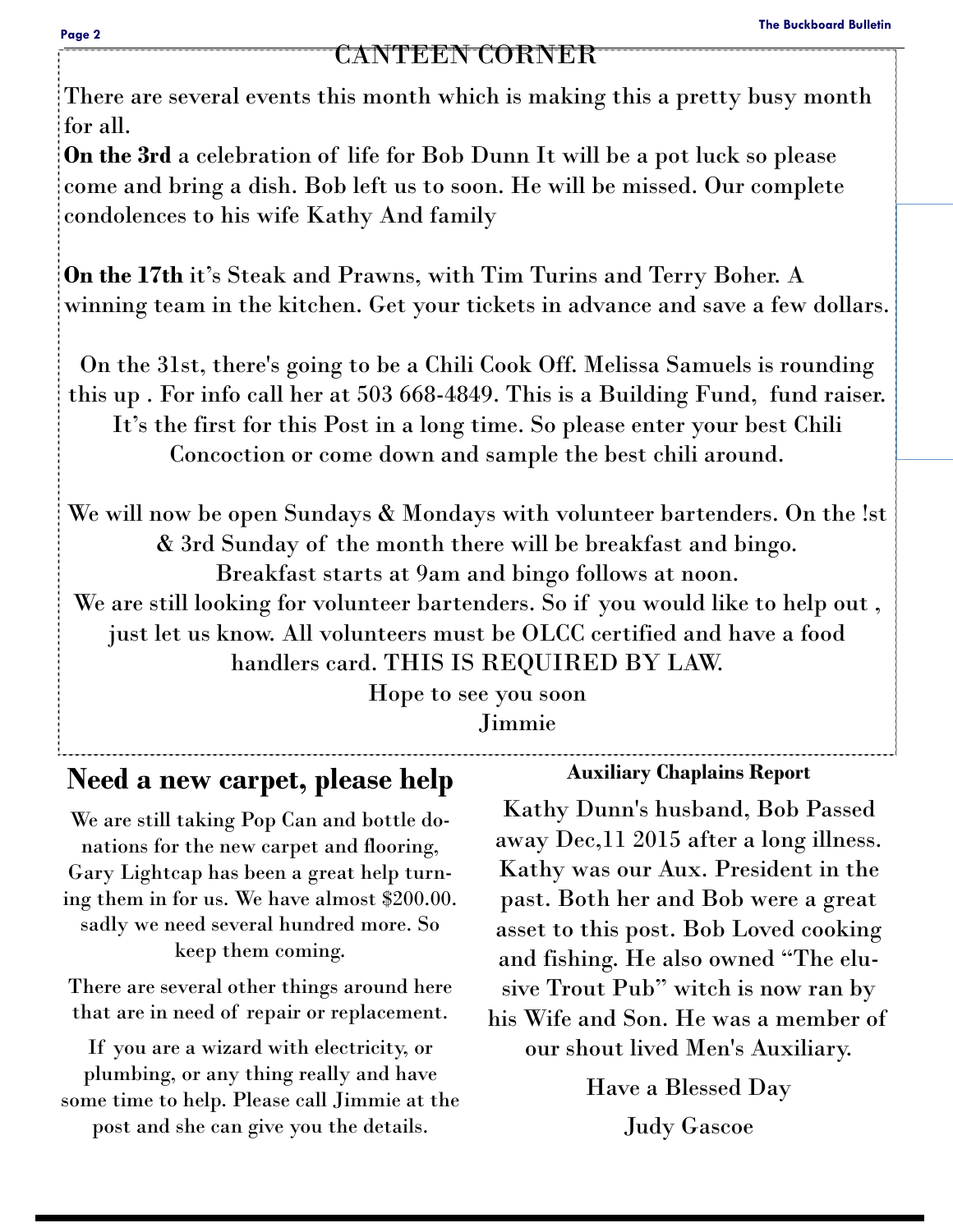#### **Post Chaplin**

I hope everyone has a wonderful Christmas and a spectacular New Year. I wish for good health and all your dreams and wishes to come true.

" What we do for ourselves die with us. What we do for others and the World remains and is immortal."

Albert Pine

If anyone knows of a veteran that needs a visit or prayer call me (Melissa) at 503 668-4849.

—————————————————————————————————————-

-

#### CHILI COOKOFF

On January 31st the post is going to have a chili cook off, this is a found raiser for the post we need people to participate in making chili to be judged and as many people to come and have fun in this event.

> If anyone is interested in making chili to help support the Post call me at (503)668-4849. Melissa Samuels, Post Chaplin

| Post Officers                                                                                                                              |                                                                                                             | <b>Ladies Auxiliary Officers</b>                                                                                    |                                                                                                                                     |
|--------------------------------------------------------------------------------------------------------------------------------------------|-------------------------------------------------------------------------------------------------------------|---------------------------------------------------------------------------------------------------------------------|-------------------------------------------------------------------------------------------------------------------------------------|
| Commander<br>Senior Vice Cmdr.<br>Junior Vice Cmdr<br>Chaplain<br>Quartermaster<br>Judge Advocate<br>Adjutant<br>Surgeon<br>1 year Trustee | Casey Woods<br>Melissa Samuels<br>Jerry Gomes<br>John Lamb<br>Tony Gibbler<br>Dan Copher<br>Ken Hershberger | President<br>Sr. Vice President<br>Jr. Vice President<br>Treasurer<br>Chaplain<br>Secretary<br>Guard<br>Conductress | Loretta Wilson<br>Dora Fitzpatrick<br>Wanda Michaels<br>Midge Watkins<br>Judy Gascon<br>Kaye Gomes<br>Sardi Bowyer<br>Voriece Blair |
| 2 year Trustee<br>3 year trustee                                                                                                           | Bert Key<br>William Miller                                                                                  |                                                                                                                     |                                                                                                                                     |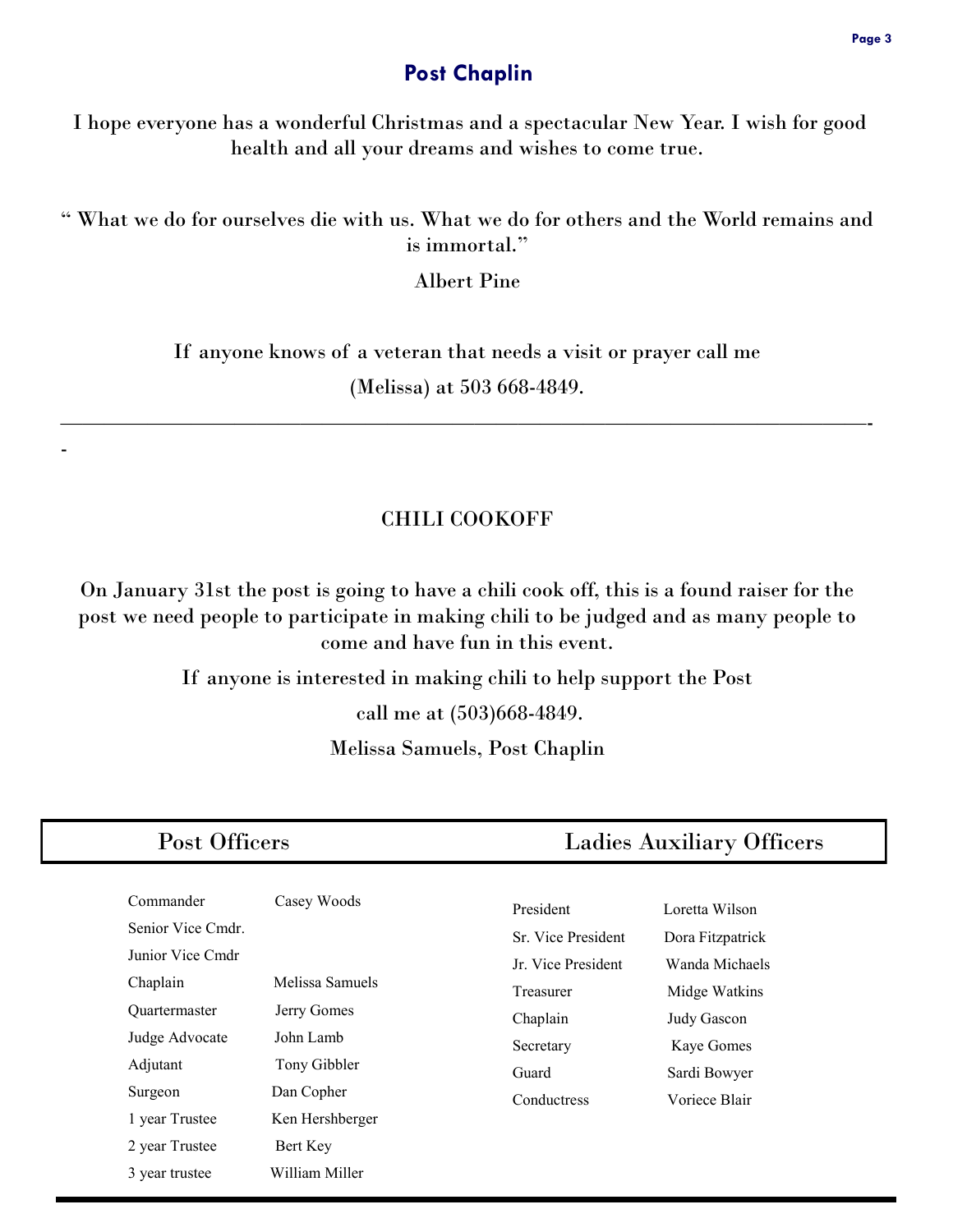



**Join Us for Post and Auxiliary meetings! House Committee Mtg - 1/13/2015 at 6:00pm AUX - 1/09/2015 6pm POST 1/16/2015 6 pm Like us on Facebook!!!!**

 The sandy action center is looking for a few good people. They need help with the food dept. & also other areas. Contact Gina @ 503-784-2202

If your in need of fresh veggies and fruits, every 3rd Thursday you can get a box full for only \$5.00.

| Daily Canteen Menu                                                                                                                                                                           |                                                                                                                                                                                                                 |  |  |
|----------------------------------------------------------------------------------------------------------------------------------------------------------------------------------------------|-----------------------------------------------------------------------------------------------------------------------------------------------------------------------------------------------------------------|--|--|
| Halibut Fish & Chips<br>\$7.50<br><b>French Fries</b><br>\$2.50<br><b>CORN DOGS &amp; FRIES</b><br>\$2.00                                                                                    | Strips & Fries<br>\$7.00<br>Deep Fried Hotdog<br>\$2.00<br>\$2.00<br>Pretzel<br>With cheese or Mustard                                                                                                          |  |  |
| Open 3 pm<br>Monday<br>Domino night/Game Night<br>Open 3pm<br>Tuesday.<br>Taco's and Poker Night-5pm<br>Open 3pm<br>Wednesday.<br>Open 3pm<br>WII Bowling starts at 6:00pm<br>Thursday       | Calendar<br>Thursday<br>Open 3pm<br>Wii Bowling<br>Dinner & Karaoke<br>Friday<br>Open 3pm<br>Saturday<br>Open 3pm<br>Open 3pm<br>Sundays<br>Breakfast & Bingo 1st & 3rd sunday                                  |  |  |
|                                                                                                                                                                                              | <b>JOHNSTON'S TAX SERVICE</b>                                                                                                                                                                                   |  |  |
| <b>GOMES</b><br>CONSTRUCTION<br>New Construction . Remodeling<br>Jerry & Kaye Gomes<br>Licence #60873<br>PO Box 1570<br>$(503) 668 - 6127$<br>Sandy, Oregon 97055-1570<br>Fax (503) 668-9003 | 28424 SE HWY 212<br>PO BOX 33<br><b>ALETA JOHNSTON</b><br>BORING, OREGON 97009<br>ENROLLED AGENT, LICENCED<br>Phone: 503-663-3308<br><b>TAX CONSULTANT</b><br>503-663-2938<br>Fax:<br>E-mail: DERA@TELEPORT.COM |  |  |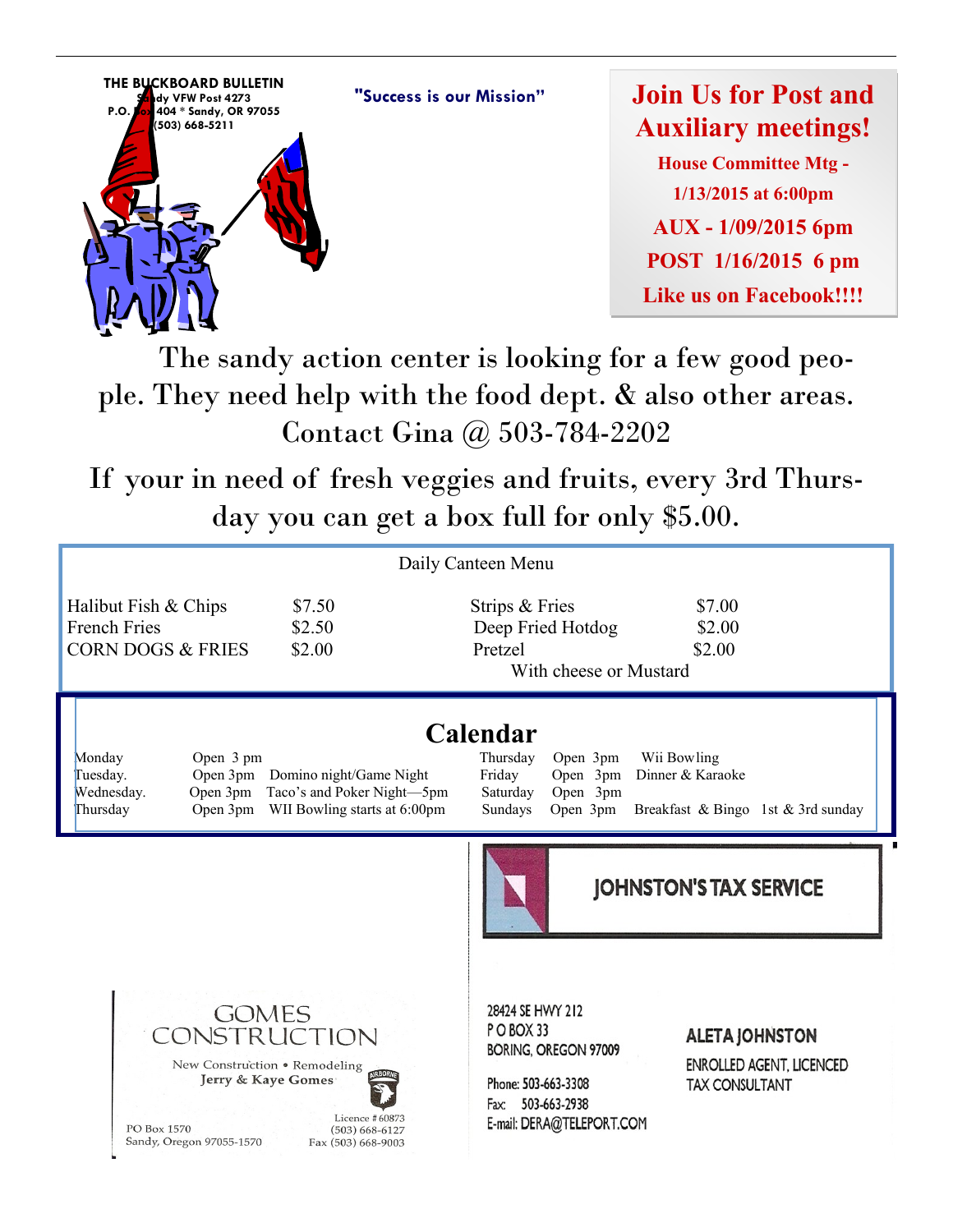The Calendar for Sandy VFW Post 4273, 38452 Proctor Blvd is as follows:

Every Monday, Canteen Open 3:00PM-8:00PM. Good food, weekly specials, beverages, music, Video Lottery. Support your local veterans! Hours may vary, for info call 503-668-5211.

Every Tuesday, Canteen Open 3:00PM-. Good food, weekly specials, beverages, music, Video Lottery. Hug a Vet!

Every Wednesday, Canteen Open 3:00PM-. Card Games, Taco Nite(!), drinks, music, Video Lottery. Remember Our Fallen Heroes.

Every Thursday, Canteen Open 3:00PM-. Wii Bowling , food, beverages, Video Lottery, lots of giggles. Hug a Vet's Dog.

Every Friday, Canteen Open 3:00PM. Weekly Dinner Specials, beverages, music, Video Lottery. Karaoke , God Bless America. Hours may vary, for info call 503-668-5211.

Every Saturday, Canteen Open 3:00PM Weekly Food Specials, January 17, Steak and Prawn Dinner,

January 31st, Chili Cook Off.

Every Sunday, Canteen Open 12:30-. Snacks, beverages, seasonal sports on TV, Video Lottery.

**First and third Sundays every month,** Breakfast 9 am & Bingo, 12:30PM-3:00PM, proceeds to benefit Post and Auxiliary Relief Funds. Hours may vary, for info call 503-668-5211.